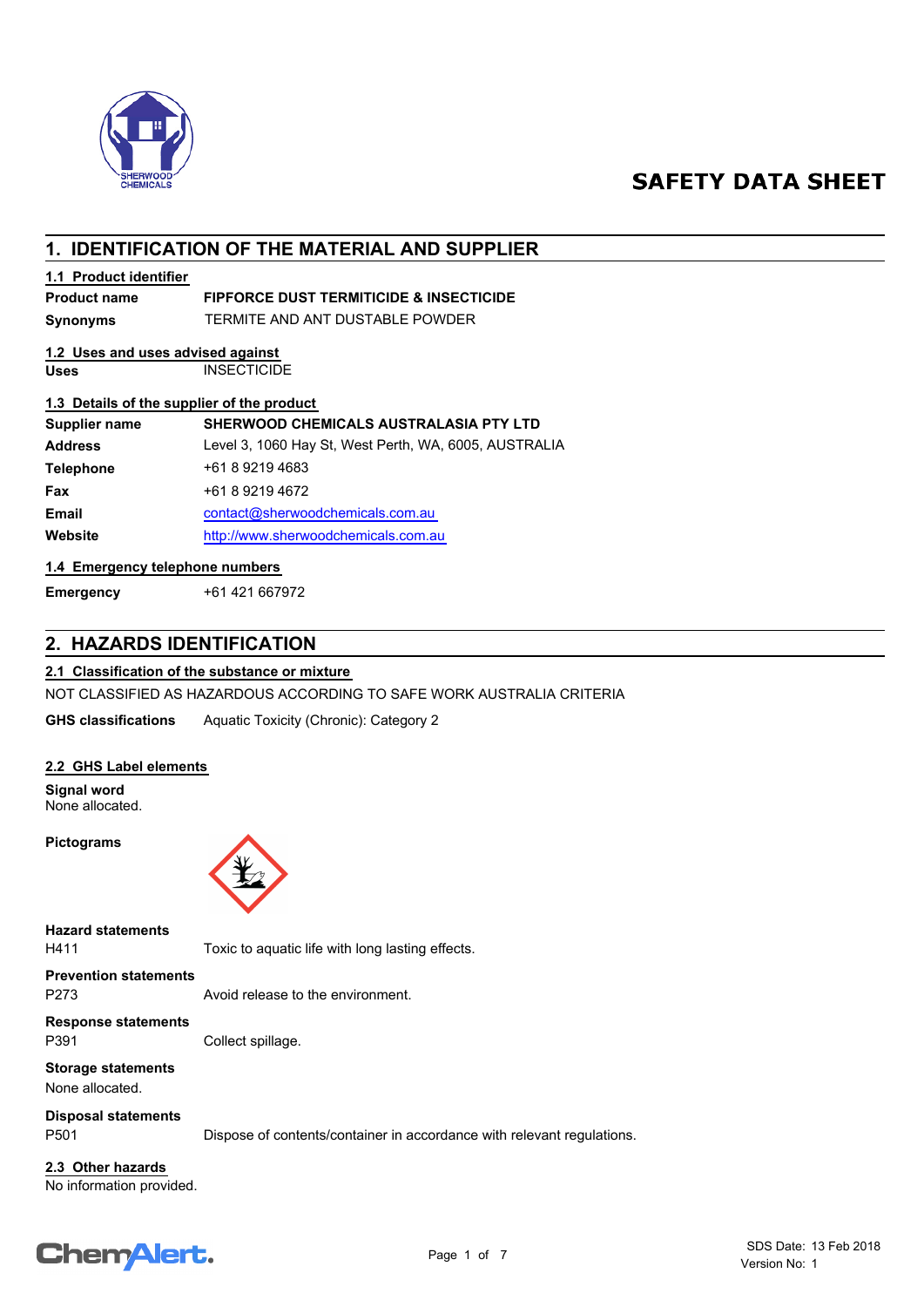## **3. COMPOSITION/ INFORMATION ON INGREDIENTS**

#### **3.1 Substances / Mixtures**

| Ingredient      | ⊧ CAS Number | <b>EC Number</b> | Content   |
|-----------------|--------------|------------------|-----------|
| <b>TALC</b>     | 14807-96-6   | 238-877-9        | >60%      |
| ADDITIVE(S)     |              |                  | Remainder |
| <b>FIPRONIL</b> | 120068-37-3  | 601-663-4        | $0.5\%$   |

# **4. FIRST AID MEASURES**

#### **4.1 Description of first aid measures**

| Eye                         | If in eyes, hold eyelids apart and flush continuously with running water. Continue flushing until advised to<br>stop by a Poisons Information Centre, a doctor, or for at least 15 minutes.                 |
|-----------------------------|-------------------------------------------------------------------------------------------------------------------------------------------------------------------------------------------------------------|
| <b>Inhalation</b>           | If inhaled, remove from contaminated area. Apply artificial respiration if not breathing.                                                                                                                   |
| <b>Skin</b>                 | If skin or hair contact occurs, remove contaminated clothing and flush skin and hair with running water.<br>Continue flushing with water until advised to stop by a Poisons Information Centre or a doctor. |
| Ingestion                   | For advice, contact a Poisons Information Centre on 13 11 26 (Australia Wide) or a doctor (at once). If<br>swallowed, do not induce vomiting.                                                               |
| <b>First aid facilities</b> | Eve wash facilities and safety shower are recommended.                                                                                                                                                      |

# **4.2 Most important symptoms and effects, both acute and delayed**

See Section 11 for more detailed information on health effects and symptoms.

#### **4.3 Immediate medical attention and special treatment needed**

Treat symptomatically.

# **5. FIRE FIGHTING MEASURES**

#### **5.1 Extinguishing media**

Use an extinguishing agent suitable for the surrounding fire.

#### **5.2 Special hazards arising from the substance or mixture**

Non flammable. May evolve carbon oxides and hydrocarbons when heated to decomposition. May evolve nitrogen oxides, sulphur oxides, hydrogen chloride and hydrogen fluoride when heated to decomposition.

## **5.3 Advice for firefighters**

Treat as per requirements for surrounding fires. Evacuate area and contact emergency services. Remain upwind and notify those downwind of hazard. Wear full protective equipment including Self Contained Breathing Apparatus (SCBA) when combating fire. Use waterfog to cool intact containers and nearby storage areas.

#### **5.4 Hazchem code**

- 2Z
- 2 Fine Water Spray.
- Z Wear full fire kit and breathing apparatus. Contain spill and run-off.

# **6. ACCIDENTAL RELEASE MEASURES**

# **6.1 Personal precautions, protective equipment and emergency procedures**

Wear Personal Protective Equipment (PPE) as detailed in section 8 of the SDS. Clear area of all unprotected personnel. Contact emergency services where appropriate.

# **6.2 Environmental precautions**

Prevent product from entering drains and waterways.

## **6.3 Methods of cleaning up**

Contain spillage, then collect and place in suitable containers for reuse or disposal. Avoid generating dust.

## **6.4 Reference to other sections**

See Sections 8 and 13 for exposure controls and disposal.

# **ChemAlert.**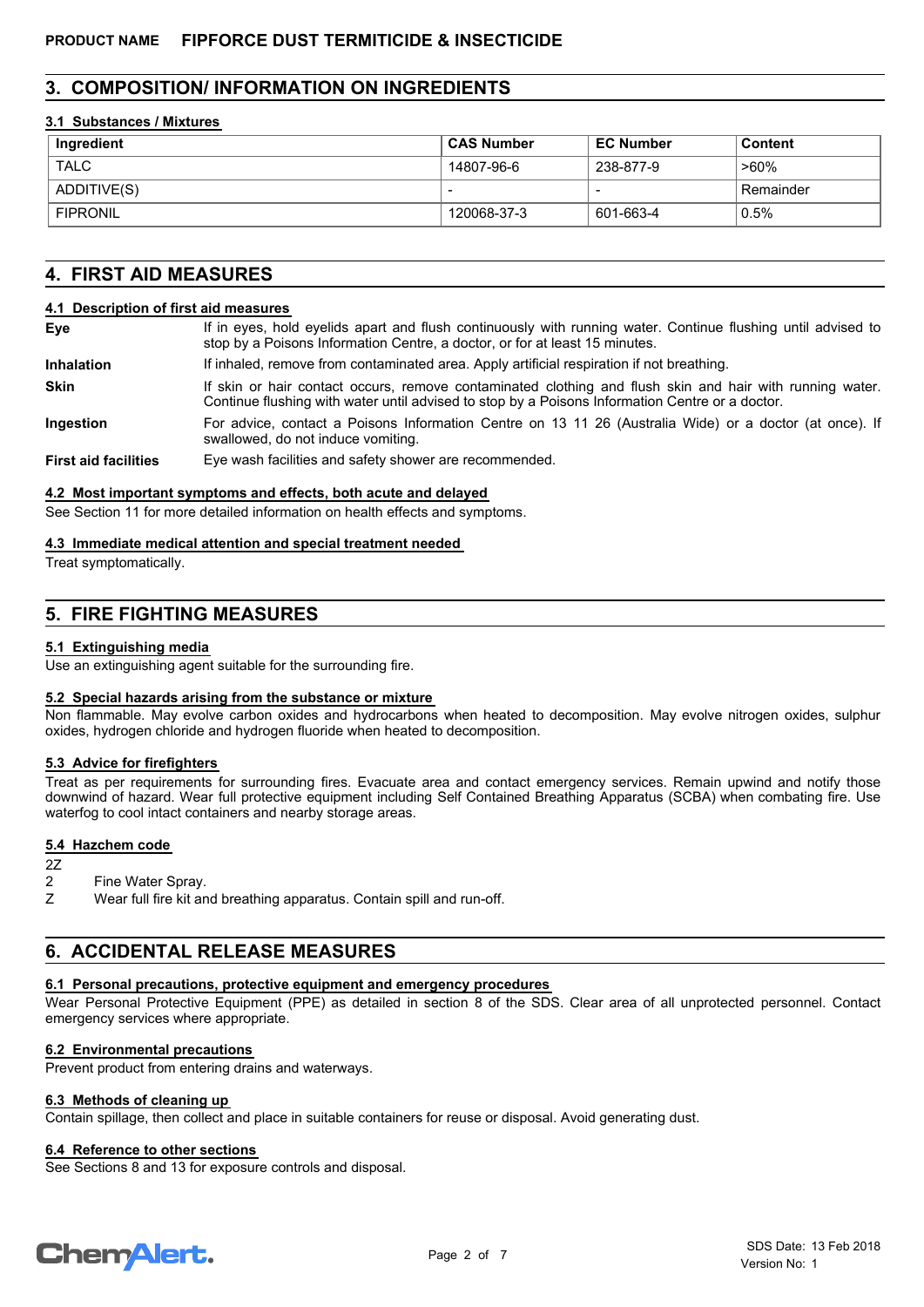# **7. HANDLING AND STORAGE**

#### **7.1 Precautions for safe handling**

Before use carefully read the product label. Use of safe work practices are recommended to avoid eye or skin contact and inhalation. Observe good personal hygiene, including washing hands before eating. Prohibit eating, drinking and smoking in contaminated areas.

#### **7.2 Conditions for safe storage, including any incompatibilities**

Store in a cool, dry, well ventilated area, removed from incompatible substances, fertilizers, moisture, seeds, heat or ignition sources and foodstuffs. Ensure containers are adequately labelled, protected from physical damage and sealed when not in use. Check regularly for leaks or spills.

#### **7.3 Specific end uses**

No information provided.

# **8. EXPOSURE CONTROLS / PERSONAL PROTECTION**

### **8.1 Control parameters**

**Exposure standards**

| Ingredient                | <b>Reference</b> | <b>TWA</b> |                   | <b>STEL</b> |                   |
|---------------------------|------------------|------------|-------------------|-------------|-------------------|
|                           |                  | ppm        | mq/m <sup>3</sup> | ppm         | mq/m <sup>3</sup> |
| Talc (no asbestos fibres) | SWA (AUS)        | --         | ن.ء               | $- -$       | $- -$             |

#### **Biological limits**

No biological limit values have been entered for this product.

#### **8.2 Exposure controls**

Avoid inhalation. Use in well ventilated areas. Where an inhalation risk exists, mechanical extraction ventilation is recommended. Maintain dust levels below the recommended exposure standard. **Engineering controls**

#### **PPE**

| Eye / Face  | Wear dust-proof goggles.                                                            |
|-------------|-------------------------------------------------------------------------------------|
| Hands       | Wear PVC or rubber gloves.                                                          |
| <b>Body</b> | When using large quantities or where heavy contamination is likely, wear coveralls. |
| Respiratory | Where an inhalation risk exists, wear a Class P1 (Particulate) respirator.          |



# **9. PHYSICAL AND CHEMICAL PROPERTIES**

### **9.1 Information on basic physical and chemical properties**

| Appearance                       | WHITE TO YELLOW POWDER |
|----------------------------------|------------------------|
| Odour                            | <b>SLIGHT ODOUR</b>    |
| <b>Flammability</b>              | <b>NON FLAMMABLE</b>   |
| <b>Flash point</b>               | <b>NOT RELEVANT</b>    |
| <b>Boiling point</b>             | <b>NOT AVAILABLE</b>   |
| <b>Melting point</b>             | <b>NOT AVAILABLE</b>   |
| <b>Evaporation rate</b>          | <b>NOT AVAILABLE</b>   |
| рH                               | <b>NOT AVAILABLE</b>   |
| Vapour density                   | <b>NOT AVAILABLE</b>   |
| <b>Specific gravity</b>          | 0.230 to 0.310         |
| Solubility (water)               | 1.9 mg/l (Fipronil)    |
| Vapour pressure                  | $< 0.1$ mPa @25°C      |
| <b>Upper explosion limit</b>     | <b>NOT RELEVANT</b>    |
| Lower explosion limit            | <b>NOT RELEVANT</b>    |
| <b>Partition coefficient</b>     | <b>NOT AVAILABLE</b>   |
| <b>Autoignition temperature</b>  | NOT AVAILABLE          |
| <b>Decomposition temperature</b> | NOT AVAILABLE          |

# **ChemAlert.**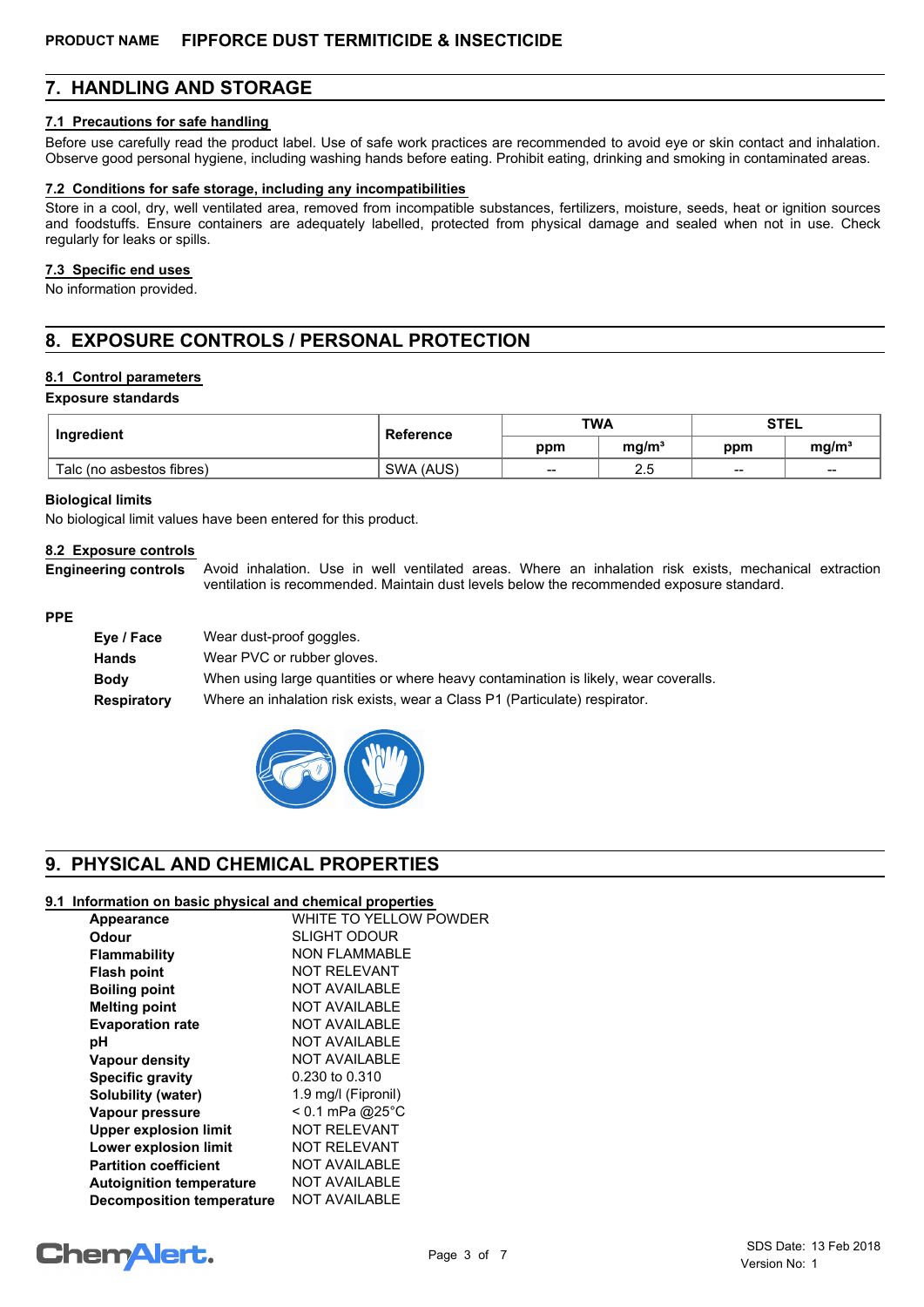## **PRODUCT NAME FIPFORCE DUST TERMITICIDE & INSECTICIDE**

#### **9.1 Information on basic physical and chemical properties**

| <b>Viscosity</b>            | <b>NOT AVAILABLE</b> |
|-----------------------------|----------------------|
| <b>Explosive properties</b> | <b>NOT AVAILABLE</b> |
| <b>Oxidising properties</b> | <b>NOT AVAILABLE</b> |
| <b>Odour threshold</b>      | <b>NOT AVAILABLE</b> |

# **10. STABILITY AND REACTIVITY**

## **10.1 Reactivity**

Carefully review all information provided in sections 10.2 to 10.6.

## **10.2 Chemical stability**

Stable under recommended conditions of storage.

#### **10.3 Possibility of hazardous reactions**

Polymerization is not expected to occur.

#### **10.4 Conditions to avoid**

Avoid heat, sparks, open flames and other ignition sources.

#### **10.5 Incompatible materials**

Incompatible with oxidising agents (e.g. hypochlorites) and acids (e.g. nitric acid).

## **10.6 Hazardous decomposition products**

May evolve carbon oxides and hydrocarbons when heated to decomposition.

# **11. TOXICOLOGICAL INFORMATION**

## **11.1 Information on toxicological effects**

**Acute toxicity** This product is expected to be of low toxicity. Based on available data, the classification criteria are not met.

#### **Information available for the ingredients:**

| Ingredient                         |                                                                                                                                                                     | Oral LD50            | Dermal LD50 | <b>Inhalation LC50</b> |
|------------------------------------|---------------------------------------------------------------------------------------------------------------------------------------------------------------------|----------------------|-------------|------------------------|
| <b>TALC</b>                        |                                                                                                                                                                     | $>$ 5000 mg/kg (rat) |             | --                     |
| <b>FIPRONIL</b>                    |                                                                                                                                                                     | 97 mg/kg             | 354 mg/kg   | $0.682 \text{ mq/L}$   |
| <b>Skin</b>                        | Not classified as a skin irritant. Prolonged or repeated contact may result in mild irritation, rash and<br>dermatitis.                                             |                      |             |                        |
| Eye                                | Not classified as an eye irritant. Contact may result in mild irritation, lacrimation and redness.                                                                  |                      |             |                        |
| <b>Sensitisation</b>               | Not classified as causing skin or respiratory sensitisation.                                                                                                        |                      |             |                        |
| <b>Mutagenicity</b>                | Not classified as a mutagen.                                                                                                                                        |                      |             |                        |
| Carcinogenicity                    | Not classified as a carcinogen. Talc not containing asbestos or asbestiform fibres is not classifiable as to its<br>carcinogenicity (IARC Group 3), via inhalation. |                      |             |                        |
| <b>Reproductive</b>                | Not classified as a reproductive toxin.                                                                                                                             |                      |             |                        |
| STOT - single<br>exposure          | Not classified as causing organ damage from single exposure. However, over exposure may result in<br>irritation of the nose and throat, with coughing.              |                      |             |                        |
| <b>STOT - repeated</b><br>exposure | Not classified as causing organ damage from repeated exposure.                                                                                                      |                      |             |                        |
| <b>Aspiration</b>                  | This product does not present an aspiration hazard.                                                                                                                 |                      |             |                        |

# **12. ECOLOGICAL INFORMATION**

## **12.1 Toxicity**

Toxic to aquatic life with long lasting effects.

## **12.2 Persistence and degradability**

No information provided.

#### **12.3 Bioaccumulative potential**

No information provided.

# **ChemAlert.**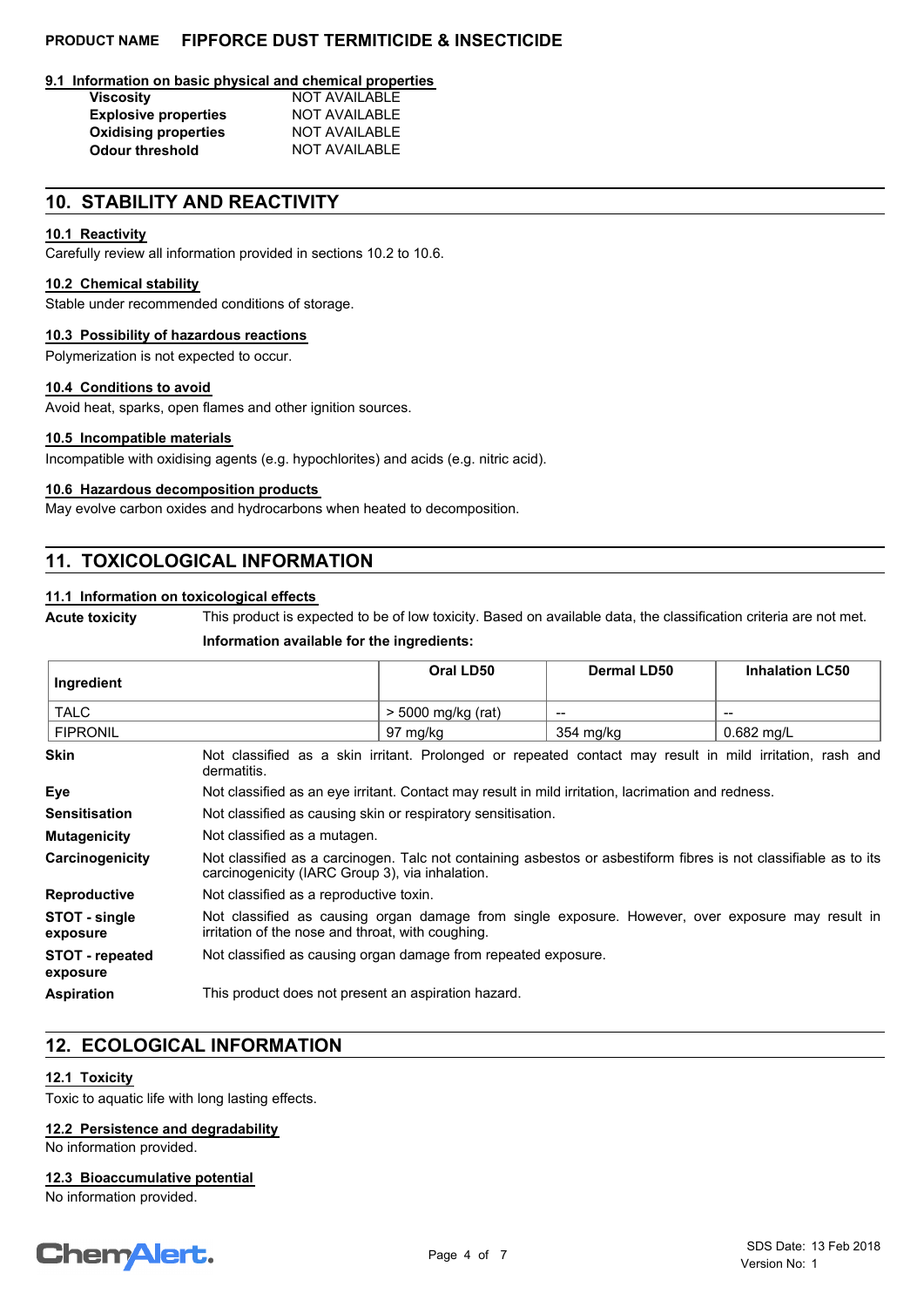### **12.4 Mobility in soil**

No information provided.

# **12.5 Other adverse effects**

No information provided.

# **13. DISPOSAL CONSIDERATIONS**

### **13.1 Waste treatment methods**

- For small amounts, absorb with sand, vermiculite or similar and dispose of to an approved landfill site. Contact the manufacturer/supplier for additional information if disposing of large quantities (if required). Triple rinse (or preferably pressure rinse) containers before disposal. Add rinsings to the spray tank. **Waste disposal**
- Legislation **Dispose of in accordance with relevant local legislation.**

## **14. TRANSPORT INFORMATION**

## **CLASSIFIED AS A DANGEROUS GOOD BY THE CRITERIA OF THE ADG CODE**



|                                     | <b>LAND TRANSPORT (ADG)</b>                                     | <b>SEA TRANSPORT (IMDG / IMO)</b>                        | AIR TRANSPORT (IATA / ICAO)                                     |
|-------------------------------------|-----------------------------------------------------------------|----------------------------------------------------------|-----------------------------------------------------------------|
| 14.1 UN Number                      | 3077                                                            | 3077                                                     | 3077                                                            |
| 14.2 Proper<br><b>Shipping Name</b> | <b>ENVIRONMENTALLY</b><br>HAZARDOUS SUBSTANCE,<br>SOLID, N.O.S. | ENVIRONMENTALLY<br>HAZARDOUS SUBSTANCE,<br>SOLID, N.O.S. | <b>ENVIRONMENTALLY</b><br>HAZARDOUS SUBSTANCE,<br>SOLID, N.O.S. |
| 14.3 Transport<br>hazard class      |                                                                 | 9                                                        | 9                                                               |
| 14.4 Packing Group                  | Ш                                                               | Ш                                                        | Ш                                                               |

#### **14.5 Environmental hazards**

Marine Pollutant

|  | 14.6 Special precautions for user |  |
|--|-----------------------------------|--|
|  |                                   |  |

| <b>Hazchem code</b> | 27              |
|---------------------|-----------------|
| <b>GTEPG</b>        | 9C <sub>1</sub> |
| <b>EMS</b>          | F-A. S-F        |

# **15. REGULATORY INFORMATION**

|                           |                                                                                                                                              | 15.1 Safety, health and environmental regulations/legislation specific for the substance or mixture                           |  |
|---------------------------|----------------------------------------------------------------------------------------------------------------------------------------------|-------------------------------------------------------------------------------------------------------------------------------|--|
| Poison schedule           | Classified as a Schedule 5 (S5) Standard for the Uniform Scheduling of Medicines and Poisons (SUSMP).                                        |                                                                                                                               |  |
| <b>Classifications</b>    |                                                                                                                                              | Safework Australia criteria is based on the Globally Harmonised System (GHS) of Classification and<br>Labelling of Chemicals. |  |
|                           | The classifications and phrases listed below are based on the Approved Criteria for Classifying Hazardous<br>Substances [NOHSC: 1008(2004)]. |                                                                                                                               |  |
| <b>Hazard codes</b>       | N                                                                                                                                            | Dangerous for the environment                                                                                                 |  |
| <b>Risk phrases</b>       | R51/53                                                                                                                                       | Toxic to aquatic organisms, may cause long term adverse effects in the aquatic environment.                                   |  |
| <b>Safety phrases</b>     | S61<br>Avoid release to the environment. Refer to special instructions/safety data sheets.                                                   |                                                                                                                               |  |
| <b>Inventory listings</b> | <b>AUSTRALIA: AICS (Australian Inventory of Chemical Substances)</b><br>All components are listed on AICS, or are exempt.                    |                                                                                                                               |  |

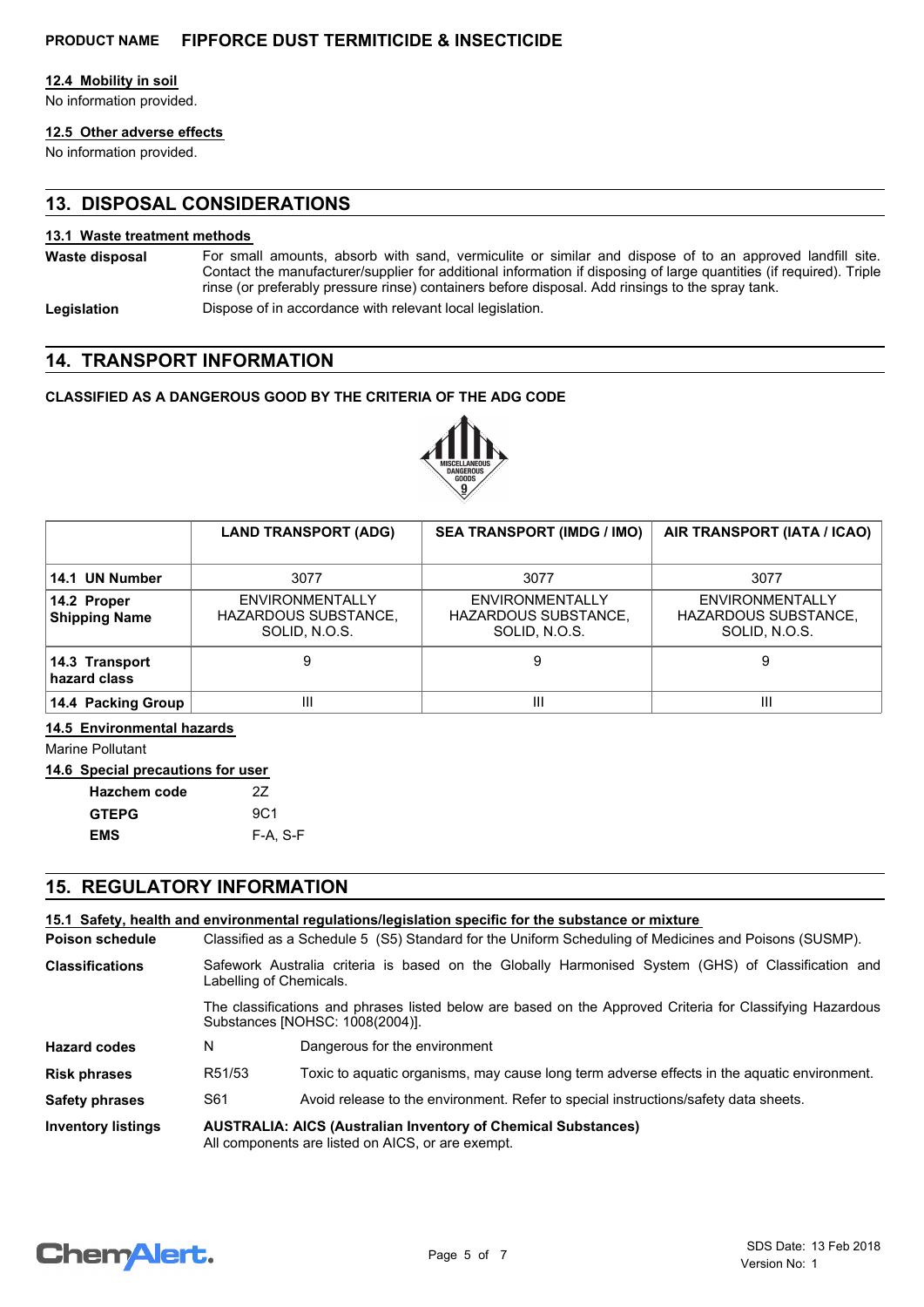# **16. OTHER INFORMATION**

| <b>Additional information</b> | RESPIRATORS: In general the use of respirators should be limited and engineering controls<br>employed to avoid exposure. If respiratory equipment must be worn ensure correct respirator<br>selection and training is undertaken. Remember that some respirators may be extremely<br>uncomfortable when used for long periods. The use of air powered or air supplied respirators should<br>be considered where prolonged or repeated use is necessary.                                                                                                                                                                               |                                                                                                                                                                                                                                                                                                                                                                                                                                                                                                                                                                                                                                                                                                                                                                                                                                                                                                                                                                                                  |  |
|-------------------------------|---------------------------------------------------------------------------------------------------------------------------------------------------------------------------------------------------------------------------------------------------------------------------------------------------------------------------------------------------------------------------------------------------------------------------------------------------------------------------------------------------------------------------------------------------------------------------------------------------------------------------------------|--------------------------------------------------------------------------------------------------------------------------------------------------------------------------------------------------------------------------------------------------------------------------------------------------------------------------------------------------------------------------------------------------------------------------------------------------------------------------------------------------------------------------------------------------------------------------------------------------------------------------------------------------------------------------------------------------------------------------------------------------------------------------------------------------------------------------------------------------------------------------------------------------------------------------------------------------------------------------------------------------|--|
|                               | PERSONAL PROTECTIVE EQUIPMENT GUIDELINES:<br>The recommendation for protective equipment contained within this report is provided as a guide<br>only. Factors such as form of product, method of application, working environment, quantity used,<br>product concentration and the availability of engineering controls should be considered before final<br>selection of personal protective equipment is made.                                                                                                                                                                                                                      |                                                                                                                                                                                                                                                                                                                                                                                                                                                                                                                                                                                                                                                                                                                                                                                                                                                                                                                                                                                                  |  |
|                               | HEALTH EFFECTS FROM EXPOSURE:<br>It should be noted that the effects from exposure to this product will depend on several factors<br>including: form of product; frequency and duration of use; quantity used; effectiveness of control<br>measures; protective equipment used and method of application. Given that it is impractical to<br>prepare a report which would encompass all possible scenarios, it is anticipated that users will<br>assess the risks and apply control methods where appropriate.                                                                                                                        |                                                                                                                                                                                                                                                                                                                                                                                                                                                                                                                                                                                                                                                                                                                                                                                                                                                                                                                                                                                                  |  |
| <b>Abbreviations</b>          | <b>ACGIH</b><br>CAS#<br><b>CNS</b><br>EC No.<br><b>EMS</b><br><b>GHS</b><br><b>GTEPG</b><br><b>IARC</b><br>LC50<br>LD50<br>mg/m <sup>3</sup><br><b>OEL</b><br>pH<br>ppm<br><b>STEL</b><br>STOT-RE<br>STOT-SE<br><b>SUSMP</b><br><b>SWA</b><br><b>TLV</b><br><b>TWA</b>                                                                                                                                                                                                                                                                                                                                                                | American Conference of Governmental Industrial Hygienists<br>Chemical Abstract Service number - used to uniquely identify chemical compounds<br>Central Nervous System<br>EC No - European Community Number<br>Emergency Schedules (Emergency Procedures for Ships Carrying Dangerous<br>Goods)<br>Globally Harmonized System<br>Group Text Emergency Procedure Guide<br>International Agency for Research on Cancer<br>Lethal Concentration, 50% / Median Lethal Concentration<br>Lethal Dose, 50% / Median Lethal Dose<br>Milligrams per Cubic Metre<br>Occupational Exposure Limit<br>relates to hydrogen ion concentration using a scale of 0 (high acidic) to 14 (highly<br>alkaline).<br>Parts Per Million<br>Short-Term Exposure Limit<br>Specific target organ toxicity (repeated exposure)<br>Specific target organ toxicity (single exposure)<br>Standard for the Uniform Scheduling of Medicines and Poisons<br>Safe Work Australia<br>Threshold Limit Value<br>Time Weighted Average |  |
| <b>Report status</b>          | This document has been compiled by RMT on behalf of the manufacturer, importer or supplier of the<br>product and serves as their Safety Data Sheet ('SDS').<br>It is based on information concerning the product which has been provided to RMT by the<br>manufacturer, importer or supplier or obtained from third party sources and is believed to represent<br>the current state of knowledge as to the appropriate safety and handling precautions for the product<br>at the time of issue. Further clarification regarding any aspect of the product should be obtained<br>directly from the manufacturer, importer or supplier. |                                                                                                                                                                                                                                                                                                                                                                                                                                                                                                                                                                                                                                                                                                                                                                                                                                                                                                                                                                                                  |  |
|                               | While RMT has taken all due care to include accurate and up-to-date information in this SDS, it does<br>not provide any warranty as to accuracy or completeness. As far as lawfully possible, RMT accepts<br>no liability for any loss, injury or damage (including consequential loss) which may be suffered or<br>incurred by any person as a consequence of their reliance on the information contained in this SDS.                                                                                                                                                                                                               |                                                                                                                                                                                                                                                                                                                                                                                                                                                                                                                                                                                                                                                                                                                                                                                                                                                                                                                                                                                                  |  |
| Prepared by                   | <b>Risk Management Technologies</b><br>5 Ventnor Ave, West Perth<br>Western Australia 6005<br>Phone: +61 8 9322 1711<br>Fax: +61 8 9322 1794<br>Email: info@rmt.com.au<br>Web: www.rmt.com.au                                                                                                                                                                                                                                                                                                                                                                                                                                         |                                                                                                                                                                                                                                                                                                                                                                                                                                                                                                                                                                                                                                                                                                                                                                                                                                                                                                                                                                                                  |  |

# Chem<sup>Alert.</sup>